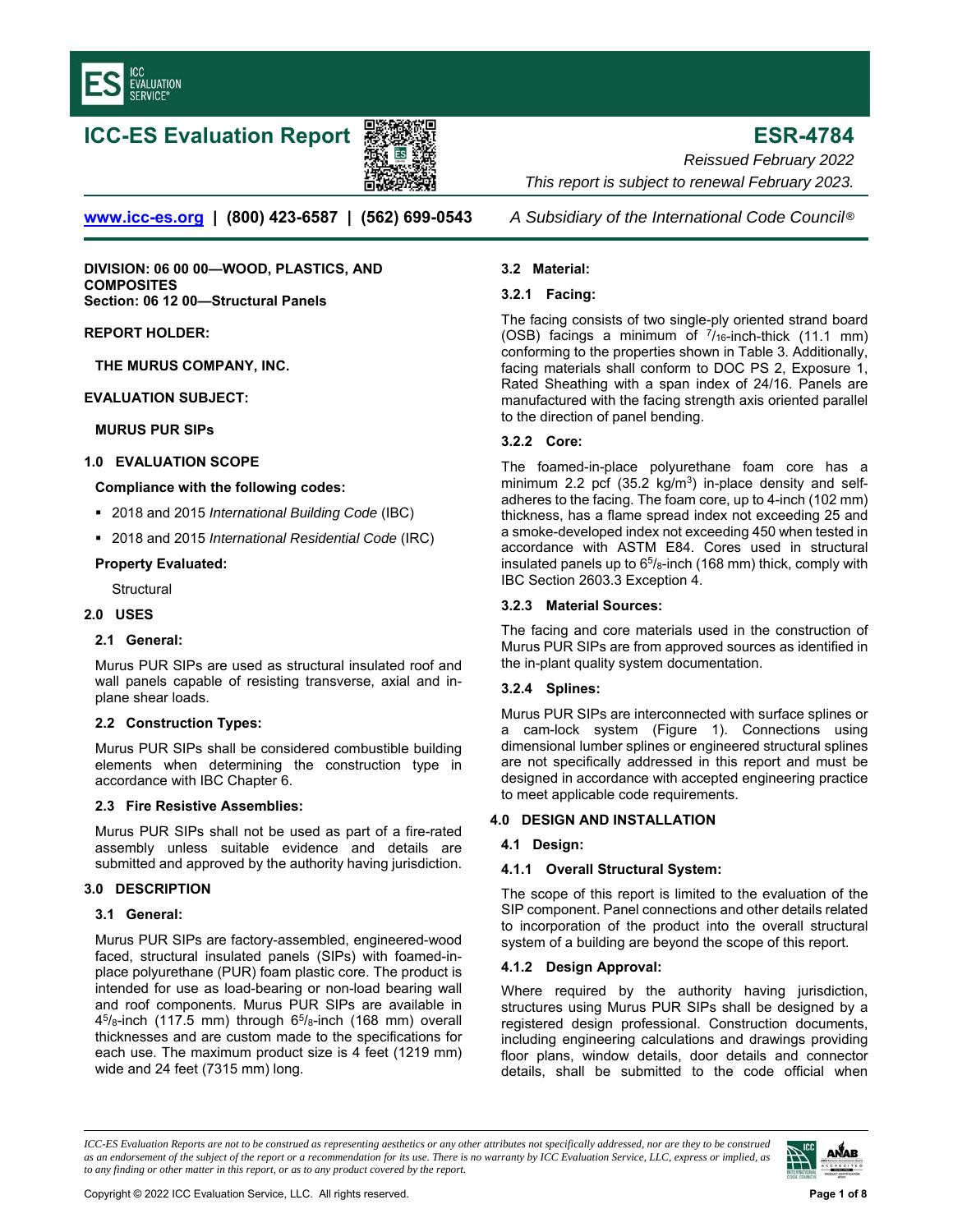application is made for a permit. The individual preparing such documents shall possess the necessary qualifications as required by the applicable code and the professional registration laws of the state where the construction is undertaken. Approved construction documents shall be available at all times on the jobsite during installation.

#### **4.1.3 Design Loads:**

Design loads to be resisted by the product shall be as required under the applicable code. Loads on the panels shall not exceed the loads noted in this report. Where loading conditions result in superimposed stresses, the sum of the ratio of actual loads over allowable loads shall not exceed one. Calculations demonstrating that the loads applied are less than the allowable loads described in this report shall be submitted to the code official for approval.

# **4.1.4 Allowable Loads:**

Allowable axial, transverse, and in-plane shear loads may be calculated using the panel properties provided in Tables 1 and 2 or selected from Tables 4, 5, 6, 7 or 8. For loading conditions not specifically addressed herein, structural members designed in accordance with accepted engineering practice shall be provided to meet applicable code requirements. Allowable loads are provided for product in the dry end use condition.

#### **4.1.5 Concentrated Loads:**

Axial loads shall be applied to the product through continuous members such as structural insulated roof or floor panels or repetitive members such as joists, trusses or rafters spaced at regular intervals of 24-in. on center or less. Such members shall be fastened to a rim board or similar member to distribute the load to the product. For other loading conditions, reinforcement shall be provided. This reinforcement shall be designed in accordance with accepted engineering practice.

# **4.1.6 Eccentric and Side Loads:**

Axial loads shall be applied concentrically to the top of the product. Loads shall not be applied eccentrically or through framing attached to one side of the panel (such as balloon framing) except where additional engineering documentation is provided.

# **4.1.7 Openings:**

Openings in panels shall be reinforced with wood or steel designed in accordance with accepted engineering practice to resist all loads applied to the opening as required by the adopted code. Details for door and window openings shall be provided to clarify the manner of supporting axial, transverse and/or in-plane shear loads at openings. Such details shall be subject to approval by the local authority having jurisdiction.

#### **4.1.8 In-Plane Shear Design:**

Shear walls shall be sized to resist all code required wind and seismic loads without exceeding the allowable loads provided herein. Shear wall chords, hold-downs and connections to transfer shear forces between the wall and surrounding structure shall be designed in accordance with accepted engineering practice. Allowable strengths for SIP shear walls with structural splines along each panel edge shall be designed in accordance with accepted engineering practice and are subject to the limitations for wood sheathed shear walls.

# **4.1.8.1 Seismic Design Categories A, B and C:**

Use of the shear wall configurations in Table 5 is limited to structures in Seismic Design Categories A, B and C. Where SIPs are used to resist seismic forces the following factors

# to-width ratio shall be 2:1. **4.1.9 Combined Loads:**

Panels subjected to any combination of transverse, axial or in-plane shear loads shall be analyzed utilizing a straight line interaction. Tables 6 through 8 provide examples of combined axial and transverse load capacities for common transverse load conditions.

# **4.2 Installation:**

# **4.2.1 General:**

Murus PUR SIPs shall be fabricated, identified and erected in accordance with this report, the approved construction documents and the applicable codes. In the event of a conflict between the manufacturer's published installation instructions and this report, this report shall govern. Approved construction documents shall be available at all times on the jobsite during installation.

# **4.2.2 Splines:**

Murus PUR SIPs are interconnected at the panel edges through the use of a surface spline or cam-lock system, as shown in Figure 1. When cam-locks are used to connect panels, the cam-locks are spaced no less than 24 inches (610 mm) on center. All joints shall be sealed in accordance with the SIP manufacturer's installation instructions.

# **4.2.3 Plates:**

The top and bottom plates of the panels shall be dimensional or engineered lumber sized to match the core thickness of the panel. The plates shall be secured using not less than 0.131-inch x 2-1/2-inch (2.9 mm x 63.5 mm) nails, spaced 6 inches (152 mm) on center on both sides of the panel or an approved equivalent fastener. See Table 5 and Figure 3 for more details on plate fasteners.

# **4.2.4 Cutting and Notching:**

No field cutting or routing of the panels shall be permitted except as shown on approved construction documents from a registered design professional.

# **4.2.5 Protection from Decay:**

SIPs that rest on exterior foundation walls shall not be located within 8 inches (204 mm) of exposed earth. SIPs supported by concrete or masonry that is in direct contact with earth shall be protected from the concrete or masonry by a moisture barrier.

# **4.2.6 Protection from Termites:**

In areas subject to damage from termites, SIPs shall be protected from termites using an approved method. Panels shall not be installed below grade or in contact with earth.

#### **4.2.7 Heat-Producing Fixtures:**

Heat-producing fixtures shall not be installed in the panels unless protected by a method approved by the code official or documented in test reports. This limitation shall not be interpreted to prohibit heat-producing elements with suitable protection.

#### **4.2.8 Voids and Holes**

#### **4.2.8.1 Voids in Core:**

In lieu of openings designed in accordance with section 4.1.7, the following voids are permitted. Voids may be provided in the panel core during fabrication at predetermined locations only. Voids parallel to the panel span shall be limited to a single 1-inch (25.4 mm) maximum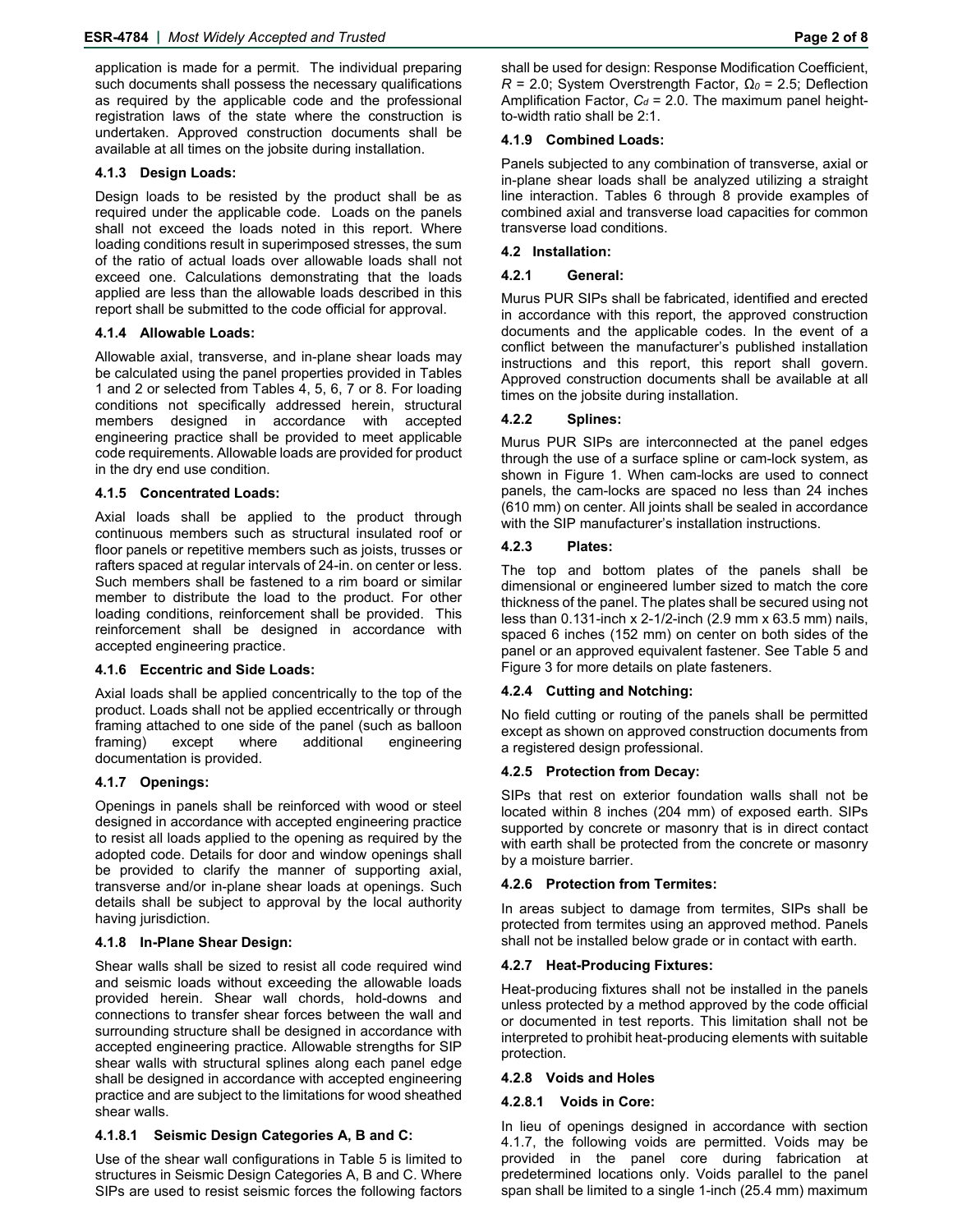diameter hole. Such voids shall be spaced a minimum of 4 feet (1219 mm) on center measured perpendicular to the panel span. Two  $\frac{1}{2}$ -inch (12.7 mm) diameter holes may be substituted for the single 1-inch (25.4 mm) hole provided they are maintained parallel and within 2 inches (51 mm) of each other. Voids perpendicular to the panel span shall be limited to a single 1-inch (25.4 mm) maximum diameter hole placed not closer than 18 inches (457 mm) from the support. Additional voids in the same direction shall be spaced not less than 24 inches (610 mm) on center.

# **4.2.8.2 Holes in Panels:**

Holes may be placed in panels during fabrication at predetermined locations only. Holes shall be limited to 4-inch-by-4-inch (102 mm by 102 mm) square. The minimum distance between holes shall not be less than 4 feet (1219 mm) on center measured perpendicular to the panel span and 24 inches (610 mm) on center measured parallel to the panel span. Not more than three holes shall be permitted in a single line parallel to the panel span. The holes may intersect voids permitted elsewhere in this report.

# **4.2.9 Panel Cladding**

# **4.2.9.1 Roof Covering:**

The roof covering, underlayment and flashing shall comply with the applicable codes. All roofing materials must be installed in accordance with the manufacturer's installation instructions. The use of roof coverings requiring the application of heat during installation shall be reviewed and approved by a registered design professional.

# **4.2.9.2 Exterior Wall Covering:**

Panels shall be covered on the exterior by a water-resistive barrier as required by the applicable code. The waterresistive barrier shall be attached with flashing in such a manner as to provide a continuous water-resistive barrier behind the exterior wall veneer. The exterior facing of the SIP wall shall be covered with weather protection as required by the adopted building code or other approved materials.

**4.2.9.3 Interior Finish.** The SIP foam plastic core shall be separated from the interior of the building by an approved thermal barrier of ½-inch (12.7 mm) gypsum wallboard or equivalent thermal barrier where required by IBC Section 2603.4.

#### **5.0 CONDITIONS OF USE**

The Murus PUR SIPs described in this report comply with, or are suitable alternative to what is specified in, those codes listed in Section 1.0 of this report, subject to the following conditions:

- **5.1** Installation complies with this report and the approved construction documents.
- **5.2** This report applies only to the panel thicknesses specifically listed herein.
- **5.3** In-use panel heights/spans shall not exceed the values listed herein. Extrapolation beyond the values listed herein is not permitted.
- **5.4** The panels are manufactured in the production facility in Mansfield, Pennsylvania, under a quality control program with inspections by ICC-ES.

# **6.0 EVIDENCE SUBMITTED**

Reports of axial load, transverse load, and in-plane racking shear tests of panels, conducted in accordance with general guidelines of ASTM E72.

# **7.0 IDENTIFICATION**

- **7.1** The Murus PUR SIPs are identified with the following information:
- **7.1.1** The ICC-ES Evaluation Report number (ESR-4784).
- **7.1.2** Project or batch number.
- **7.2** The report holder's contact information is the following:

**THE MURUS COMPANY POST OFFICE BOX 220 MANSFIELD, PENNSYLVANIA 16933 (800) 626-8787 [www.murus.com](WWW.MURUS.COM)**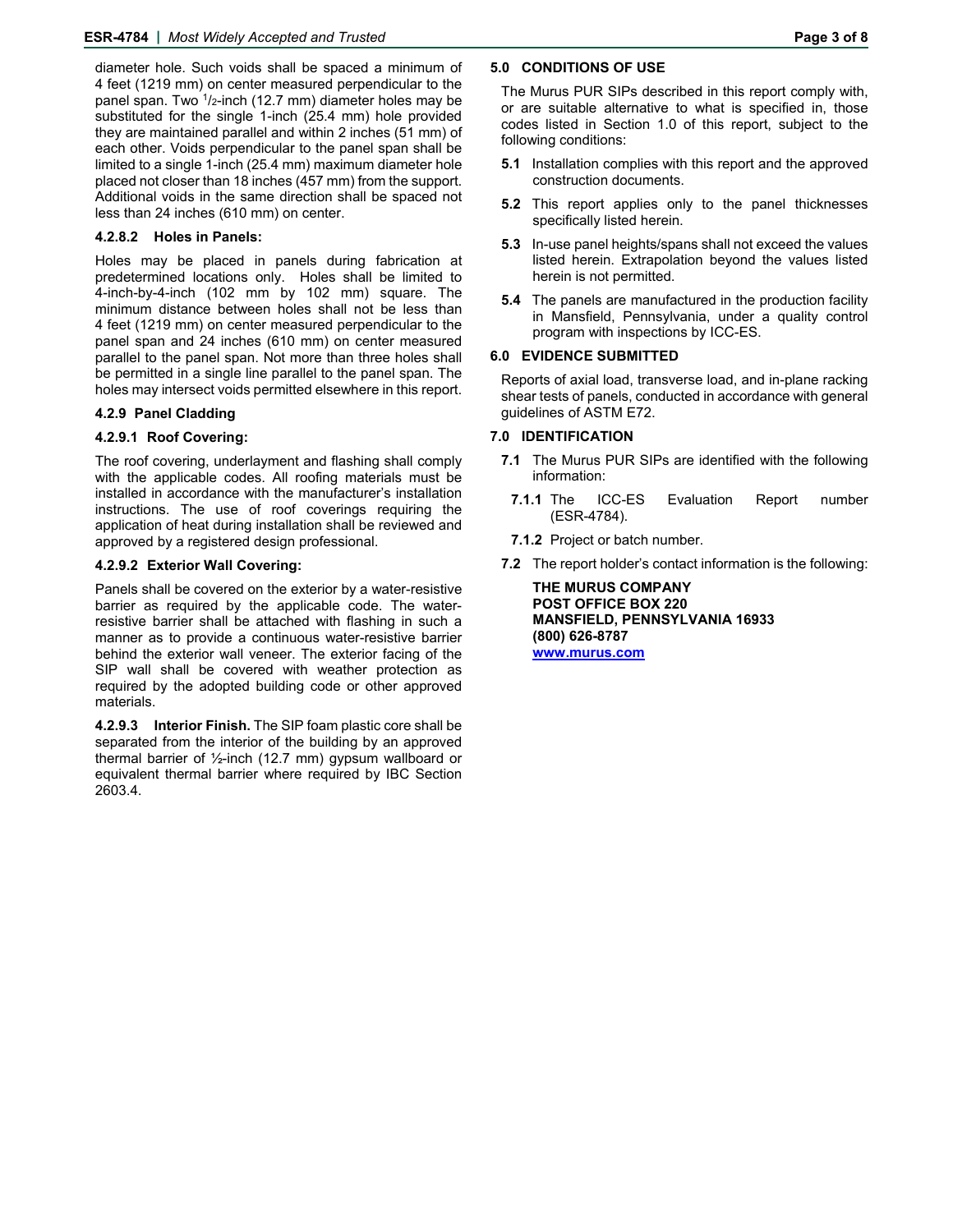| <b>Property</b>                                 | <b>Strong-Axis Bending</b> |  |  |  |  |
|-------------------------------------------------|----------------------------|--|--|--|--|
| Allowable Tensile Stress, $F_t$ (psi)           | 495                        |  |  |  |  |
| Allowable Compressive Stress, $F_c$ (psi)       | 619                        |  |  |  |  |
| Elastic Modulus (Bending), E <sub>b</sub> (psi) | 1.002.768                  |  |  |  |  |
| Shear Modulus, G (psi)                          | 355                        |  |  |  |  |
| Allowable Core Shear Stress, $F_v$ (psi)        | 6.5                        |  |  |  |  |
| Core Compressive Modulus, $E_c$ (psi)           | 340                        |  |  |  |  |
| Reference Depth, $h_0$ (in.)                    | 4.625                      |  |  |  |  |
| Shear Depth Factor Exponent, m.                 | 0.977                      |  |  |  |  |

For **SI:** 1 inch=25.4 mm; 1 psi= 6894.8 Pa.

 $1$  All properties are based on a minimum panel width of 24-in.

#### **Table 2: Section Properties Panel Thickness,**  *h* **(in.) Core Thickness,**  *c* **(in.) Dead**  Weight,  $w_d$ **(psf) Facing Area,**  *Af* **(in.2 /ft) Shear Area,**  *Av* **(in.2 /ft) Moment of Inertia,** *I* **(in.4 /ft) Section Modulus,**  *S*  **(in.3 /ft) Radius of Gyration, r (in.) Centroid -to-Facing Dist., yc (in.)** 4.625 | 3.75 | 3.95 | 10.5 | 50.3 | 46.0 | 19.9 | 2.09 | 2.31 5.625 4.75 4.15 10.5 62.3 70.6 25.1 2.59 2.81 6.625 | 5.75 | 4.35 | 10.5 | 74.3 | 100.5 | 30.3 | 3.09 | 3.31

For SI: 1 inch= 25.4 mm; 1 foot= 304.8 mm; 1 psf=47.88 Pa; 1 in<sup>2</sup>/ft= 2116.66 mm<sup>2</sup>/m; 1 in<sup>3</sup>=16387.064 mm<sup>3</sup>; 1in<sup>4</sup>/ft=1365588.67 mm<sup>4</sup>/m

| Table 3: OSB Facing Minimum Properties (Along the Machine-Axis) |  |
|-----------------------------------------------------------------|--|
|                                                                 |  |

| <b>Thickness</b> | <b>Flatwise Stiffness</b> | <b>Flatwise Strength</b> | Tension               | <b>Density</b> |
|------------------|---------------------------|--------------------------|-----------------------|----------------|
| (in.)            | $(Ib-fin.^2$ ft)          | $(Ib_f$ -in $/ft$ )      | (Ib <sub>f</sub> /ft) | (pcf)          |
| 7/16             | 54.700                    | 950                      | 6.800                 | 35             |

For **SI:** 1 inch= 25.4 mm; 1 foot= 304.8 mm; 1lbf=4.48 N; 1 pcf=0.006366 N/m3 ; 1 lbf-in/ft= 370.833 N-mm/m; 1 lbf/ft=14.59 N/m; 1 lbf-in<sup>2</sup>/ft=9419.167 N-mm/m

#### **Table 1: Basic Properties1**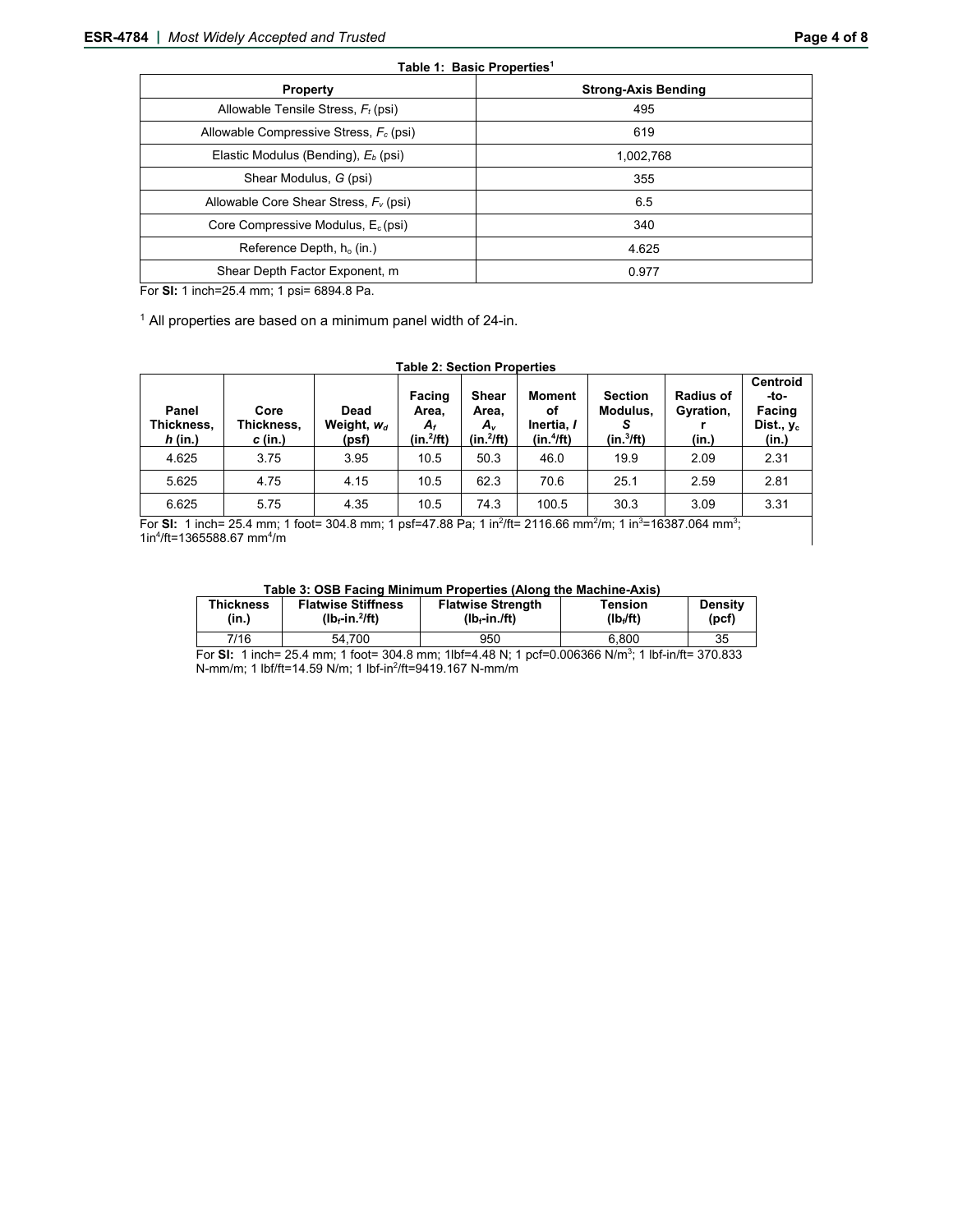|              |       | 4-5/8-in. thick SIP           |       |       | 5-5/8-in. thick SIP           |       | 6-5/8-in. thick SIP |                               |       |  |
|--------------|-------|-------------------------------|-------|-------|-------------------------------|-------|---------------------|-------------------------------|-------|--|
|              |       | Deflection Limit <sup>2</sup> |       |       | Deflection Limit <sup>2</sup> |       |                     | Deflection Limit <sup>2</sup> |       |  |
| Span<br>(ft) | L/180 | L/240                         | L/360 | L/180 | L/240                         | L/360 | L/180               | L/240                         | L/360 |  |
| 4            | 175.5 | 131.6                         | 87.8  | 222.6 | 166.9                         | 111.3 | 247.6               | 202.3                         | 134.8 |  |
| 6            | 105.5 | 79.1                          | 52.7  | 134.3 | 102.2                         | 68.1  | 141.5               | 125.4                         | 83.6  |  |
| 8            | 69.5  | 52.2                          | 34.8  | 91.7  | 68.8                          | 45.8  | 99.0                | 85.7                          | 57.1  |  |
| 10           | 48.1  | 36.1                          | 24.1  | 64.8  | 48.6                          | 32.4  | 76.2                | 61.5                          | 41.0  |  |
| 12           | 34.5  | 25.8                          | 17.2  | 47.2  | 35.4                          | 23.6  | 60.7                | 45.5                          | 30.3  |  |
| 14           | 25.3  | 19.0                          | 12.7  | 35.3  | 26.5                          | 17.6  | 45.9                | 34.5                          | 23.0  |  |
| 16           | 19.0  | 14.3                          | 9.5   | 26.9  | 20.2                          | 13.4  | 35.4                | 26.6                          | 17.7  |  |
| 18           | 14.6  | 10.9                          | 7.3   | 20.9  | 15.6                          | 10.4  | 27.8                | 20.8                          | 13.9  |  |
| 20           | 11.3  | 8.5                           | 5.7   | 16.4  | 12.3                          | 8.2   | 22.1                | 16.5                          | 11.0  |  |
| 22           | 9.0   | 6.7                           | 4.5   | 13.1  | 9.8                           | 6.6   | 17.8                | 13.3                          | 8.9   |  |
| 24           | 7.2   | 5.4                           | 3.6   | 10.6  | 8.0                           | 5.3   | 14.5                | 10.8                          | 7.2   |  |

**Table 4: Allowable Uniform Transverse Loads (psf) 1, 3**

For **SI:** 1 inch=25.4 mm; 1 foot=305 mm; 1 psf=47.88 Pa.

1 Tabulated values assume a simply supported panel with minimum 1½-inch wide continuous bearing on facing at supports (C<sub>v</sub> = 1.0) with solid wood plates at bearing locations. Values do not include the dead weight of the panel. For wall panel capacities utilizing a zero bearing configuration (Figure 2), the allowable load shall be determined using  $C<sub>v</sub>$  = 0.8.<br><sup>2</sup> Deflection limit shall be selected by building designer based on the serviceability requirements of the structure and the

requirements of adopted building code. Values are based on loads of short duration only and do not consider the effects

of creep.<br><sup>3</sup> Permanent loads, such as dead load, shall not exceed 0.50 times the tabulated load.







**Figure 1: SIP Spline Types Figure 2: Zero Bearing Support**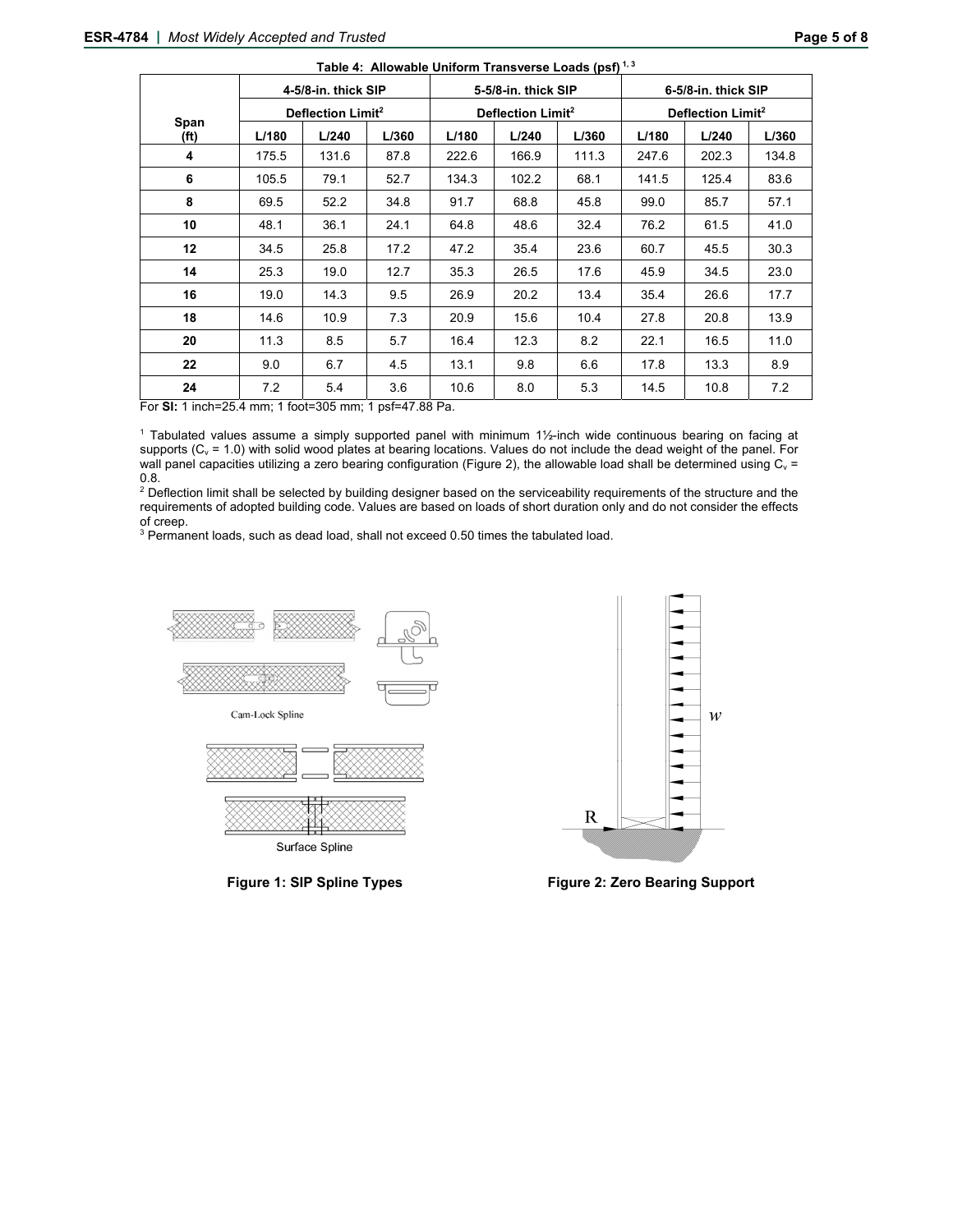|                                    | <b>Minimum</b><br><b>Nominal</b><br><b>SIP</b> | onear wang (while and ocioning Eodds in ocioning Design oategories A, D and O)<br>Minimum Facing Connections <sup>2,4</sup> | $10001$ iyu $000$<br><b>Shear</b>                                                                    |                                                                                                                                                                      |                          |
|------------------------------------|------------------------------------------------|-----------------------------------------------------------------------------------------------------------------------------|------------------------------------------------------------------------------------------------------|----------------------------------------------------------------------------------------------------------------------------------------------------------------------|--------------------------|
| <b>Spline</b><br>Type <sup>4</sup> | <b>Thickness</b><br>(in.)                      | Chord <sup>2</sup>                                                                                                          | Plate <sup>2</sup>                                                                                   | Spline <sup>3</sup>                                                                                                                                                  | <b>Strength</b><br>(plf) |
|                                    | $4 - 5/8$ <sup>6</sup>                         | 0.131-in. x 2-1/2-in.<br>coated nails,<br>6-in. on center                                                                   | $0.131$ -in. x 2-1/2-in.<br>coated nails,<br>3-in, on center                                         | Cam-locks spaced<br>24-in. on center                                                                                                                                 | 150                      |
| Cam-lock                           | $4 - 5/8^5$                                    | $0.131$ -in. x 2-1/2-in.<br>coated nails,<br>6-in. on center                                                                | $0.131$ -in. x 2-1/2-in.<br>Cam-locks spaced<br>coated nails,<br>24-in. on center<br>3-in. on center |                                                                                                                                                                      | 360                      |
|                                    | $4 - 5/8^6$                                    | $0.131$ -in. x 2-1/2-in.<br>coated nails,<br>6-in. on center                                                                | $0.131$ -in. x 2-1/2-in.<br>coated nails,<br>3-in. on center                                         | Cam-locks spaced<br>24-in. on center<br>Dow Great Stuff<br>Pro® Insulating<br>Foam Sealant<br>$(3)$ lines of $5/8$ -in.<br>diameter bead at<br>SIP joint             | 400                      |
|                                    | $4 - 5/8^5$                                    | $0.131$ -in. x 2-1/2-in.<br>coated nails,<br>6-in. on center                                                                | $0.131$ -in. x 2-1/2-in.<br>coated nails,<br>3-in, on center                                         | Cam-locks spaced<br>24-in, on center<br>Dow Great Stuff<br>Pro <sup>®</sup> Insulating<br>Foam Sealant<br>$(3)$ lines of $5/8$ -in.<br>diameter bead at<br>SIP joint | 475                      |

#### **Table 5: Allowable In-Plane Shear Strength (Pounds per Foot) for SIP Shear Walls (Wind and Seismic Loads in Seismic Design Categories A, B and C) 1, 2 (See Figure 3)**

For SI: 1 inch=25.4; 1 plf=14.6 N/m.

<sup>1</sup> Maximum shear wall dimensions ratio shall not exceed 2:1 (height: width) for resisting wind or seismic loads.<br><sup>2</sup> Chords, hold downs and connections to other structural elements must be designed by a registered design

<sup>2</sup> Chords, hold downs and connections to other structural elements must be designed by a registered design professional in accordance with accepted engineering practice.

<sup>3</sup> Spline type at interior panel-to-panel joints only. Solid chord members are required at each end of each shear wall segment.

<sup>4</sup> Required connections must be made on each side of the panel. Dimensional or engineered lumber shall have an equivalent specific gravity of 0.42 or greater.

<sup>5</sup> Assembly includes a second embedded bottom plate of 1-1/8-in. minimum thickness dimensional or engineered lumber with a specific gravity of 0.42 secured to the panel facing using 0.131-in. x 2-1/2-in. nails spaced 3-in. on center or an approved equivalent fastener and secured to the first bottom plate using #8 - 9 x 3-in. Wood Screws 6-in. on-center staggered. A second top plate of 1-1/8-in. minimum thickness dimensional or engineered lumber with a specific gravity of 0.42 that is cut to the full thickness of the panel shall be secured to the first top plate using #8 - 9 x 3-in. Wood Screws 6-in. on-center staggered.

 $^6$  A second top plate of 1-1/8-in. minimum thickness dimensional or engineered lumber with a specific gravity of 0.42 that is cut to the full thickness of the panel shall be secured to the first top plate using 0.162-in. x 3-1/2-in. nails or an approved equivalent fastener.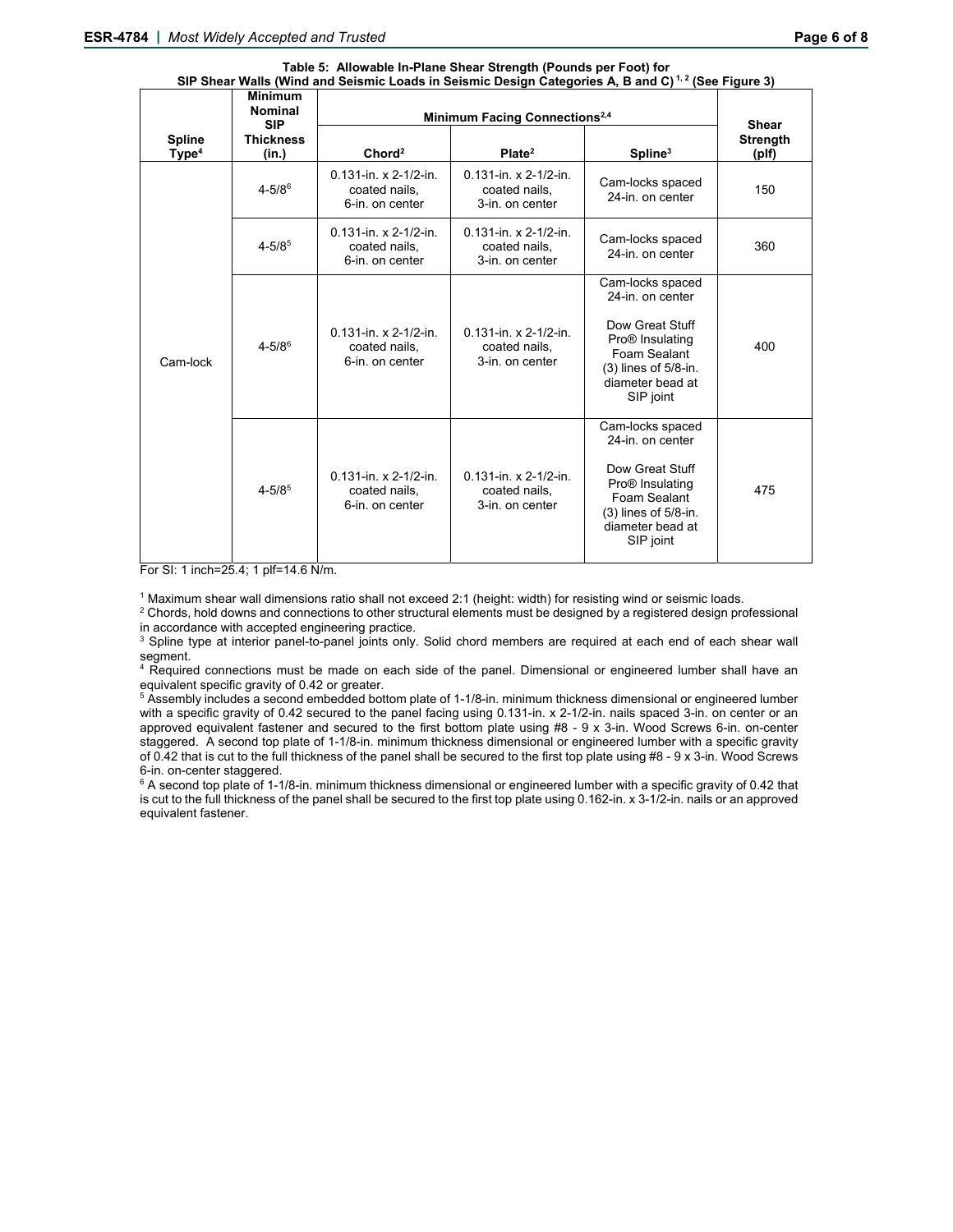



Section C for Shear Wall with Single Bottom Plate Section C for Shear Wall with Double Bottom Plate







**Figure 3: Shear wall construction drawing, single bottom plate or double bottom plate**